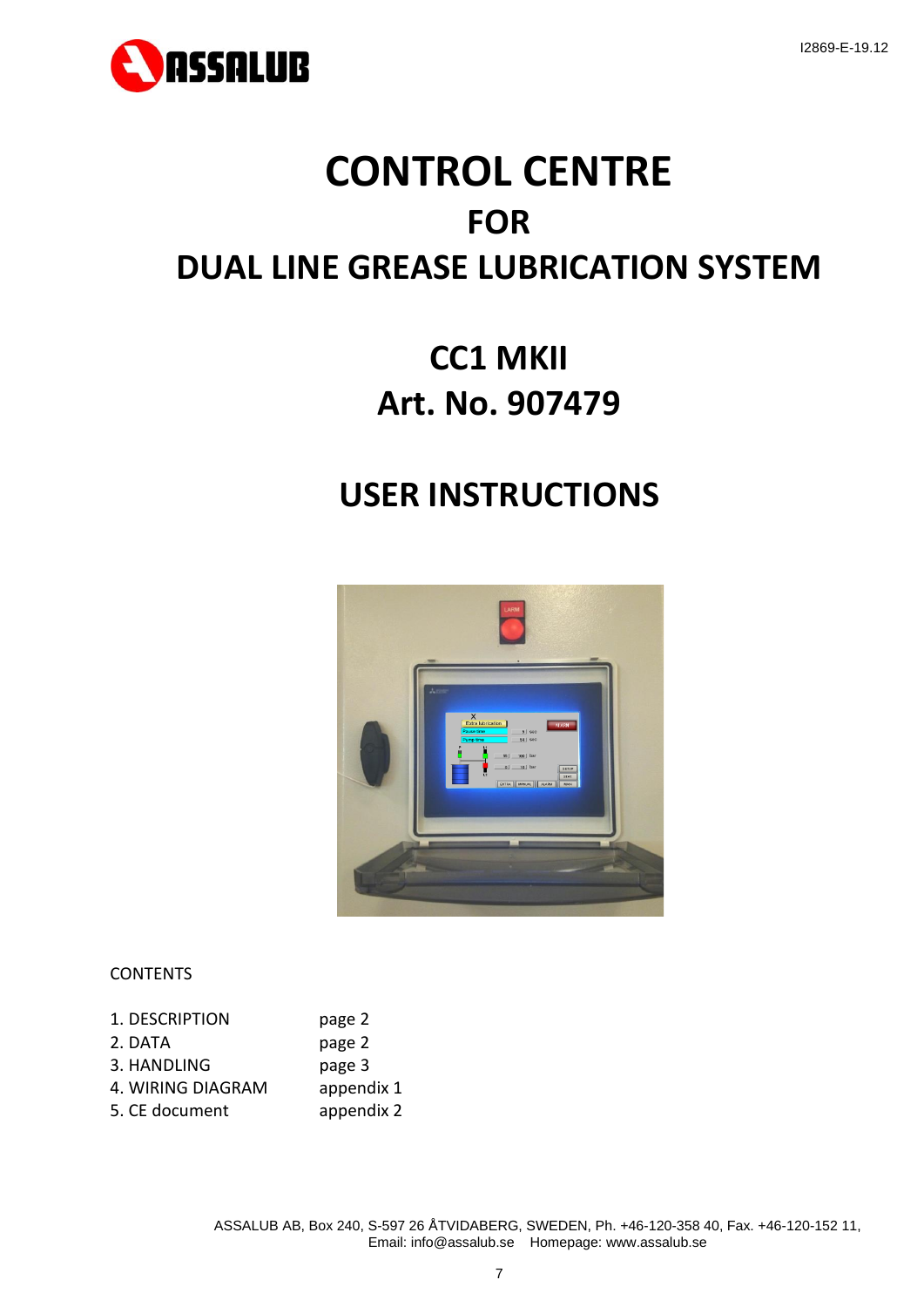# **1. DESCRIPTION**

The central control unit CC1 controls and monitors dual line grease lubrication systems.

# **FUNCTIONS**

- Settable pump and pause periods.
- Pressure settings, in cases where pressure transducers are used.
- All settings are password-protected.
- Optional extra lubrication.
- Optional manual operation.
- Control via the lubricated machine.
- Output for operation indicator.
- Output for alarms issuing alarms when the set pressure has not been reached during the pump period, when there is a low level in the drum of lubricant, short circuit in the pressure transducer, at pressure acknowledgement from the wrong line or at too high rest pressure.

#### DEFINITIONS

| Line1, Line2                  | The two lines that are alternately pressurised in a 2 line        |
|-------------------------------|-------------------------------------------------------------------|
|                               | lubrication system.                                               |
| Pause time                    | Time from pump stop to pump start.                                |
| Pressure operating time       | The time from pump start until its set pressure is achieved and   |
|                               | the pump is stopped.                                              |
| Extra pressure operating time | Settable extra time from pressure acknowledgement to              |
|                               | depressurisation.                                                 |
| Pump time                     | Maximum pressure operating period before an alarm is issued.      |
| Lubrication cycle             | The time between lubrications of every individual lubrication     |
|                               | point, i.e. two pressure operating periods and two pause periods. |

# **2. DATA**

| Enclosure classification | <b>IP 65</b>          |                                  |  |
|--------------------------|-----------------------|----------------------------------|--|
| Dimension                | 400x400x200 (BxHxD)   |                                  |  |
| Weight                   | $12.5$ kg             |                                  |  |
| Power supply             | 100-240 VAC 1,8-0.9 A |                                  |  |
|                          | 50-60 Hz              |                                  |  |
| Outputs:                 | Max load              | 80 VA resistiv load              |  |
|                          |                       | 100 W inductive load             |  |
|                          | Alarm output          | Voltage-free change over contact |  |
|                          | Running output        | Voltage-free change over contact |  |
|                          | Voltage               | Built-in power source 24 V 3 A   |  |
| Setting range            | Pump time             | 1 - 9999 s                       |  |
|                          | Pause time            | 1 - 9999 min                     |  |
|                          | Pressure              | 1 - 250 bar                      |  |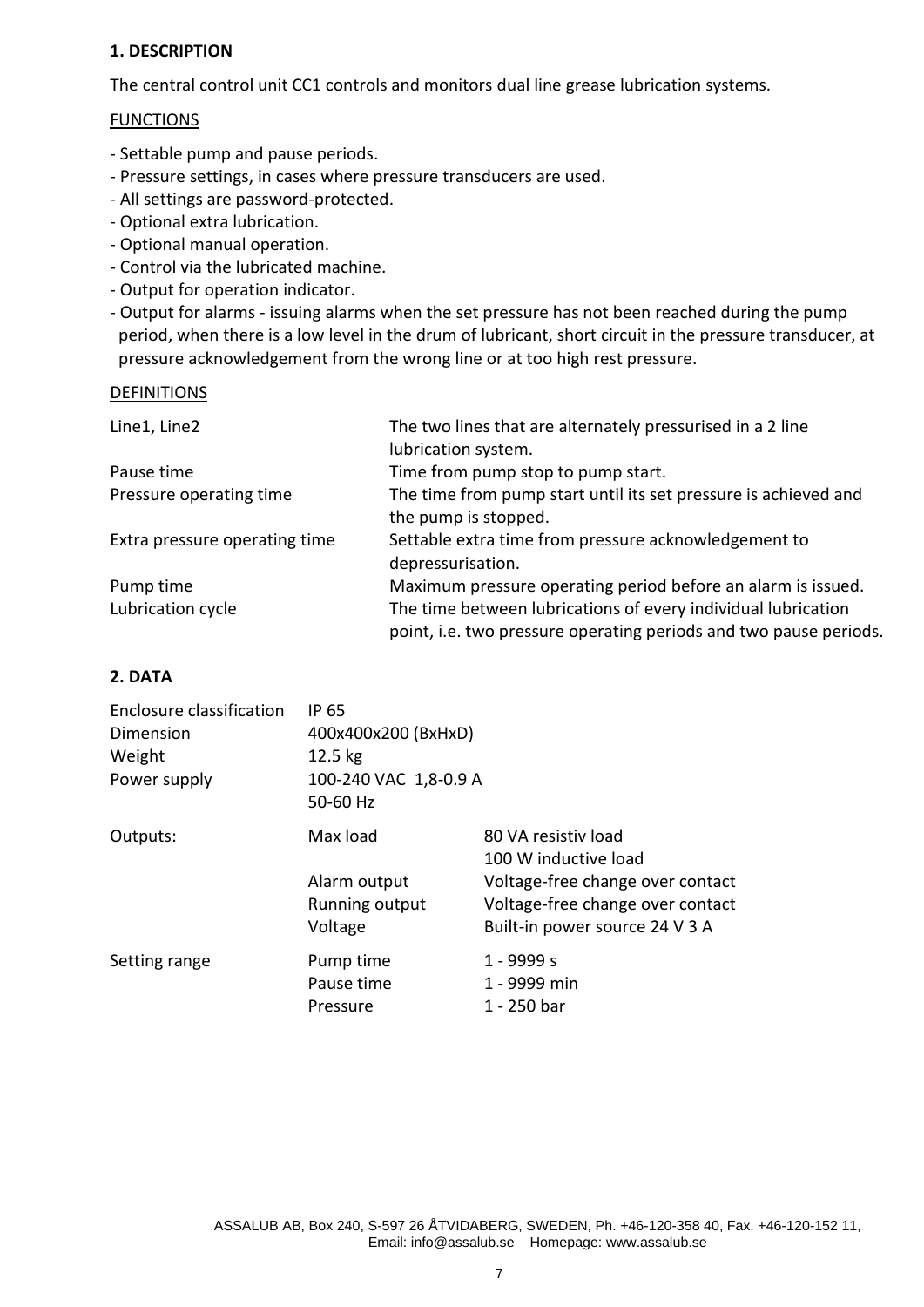#### **3. HANDLING**

#### MAIN MENU

| <b>Main Menu</b> |                       | 21:33       |
|------------------|-----------------------|-------------|
| Channel          |                       |             |
| Setup            | ALARM<br><b>START</b> | <b>STOP</b> |

To get to the main menu, press  $\boxed{\phantom{\big|}\hspace{0.15cm}\text{MAIN}\hspace{0.1cm}}$  this button as avaliable in all menus.

Start the control unit by pressing  $\sqrt{s_{\text{TART}}\over s_{\text{TART}}}\right)$  and the control unit of the control unit is running.

The yellow lamp becomes green at ongoing lubrication.

#### PASSWORD

To make it impossible for any unauthorised persons to change the settings and configuration, these have been password-protected.

If the page is password protected you find an open  $\bigoplus$  or closed  $\bigoplus$  padlock in the lower left corner of the screen. If the padlock is closed  $\bigoplus$  it is not possible to change any settings. Press the padlock  $\bigoplus$ and type in the operator name and password. The padlock is then open  $\Omega$  and it is possible to change the settings.

Press the padlock if you want to close it to protect the settings again.

At delivery the operator name is 1 and the password is 1234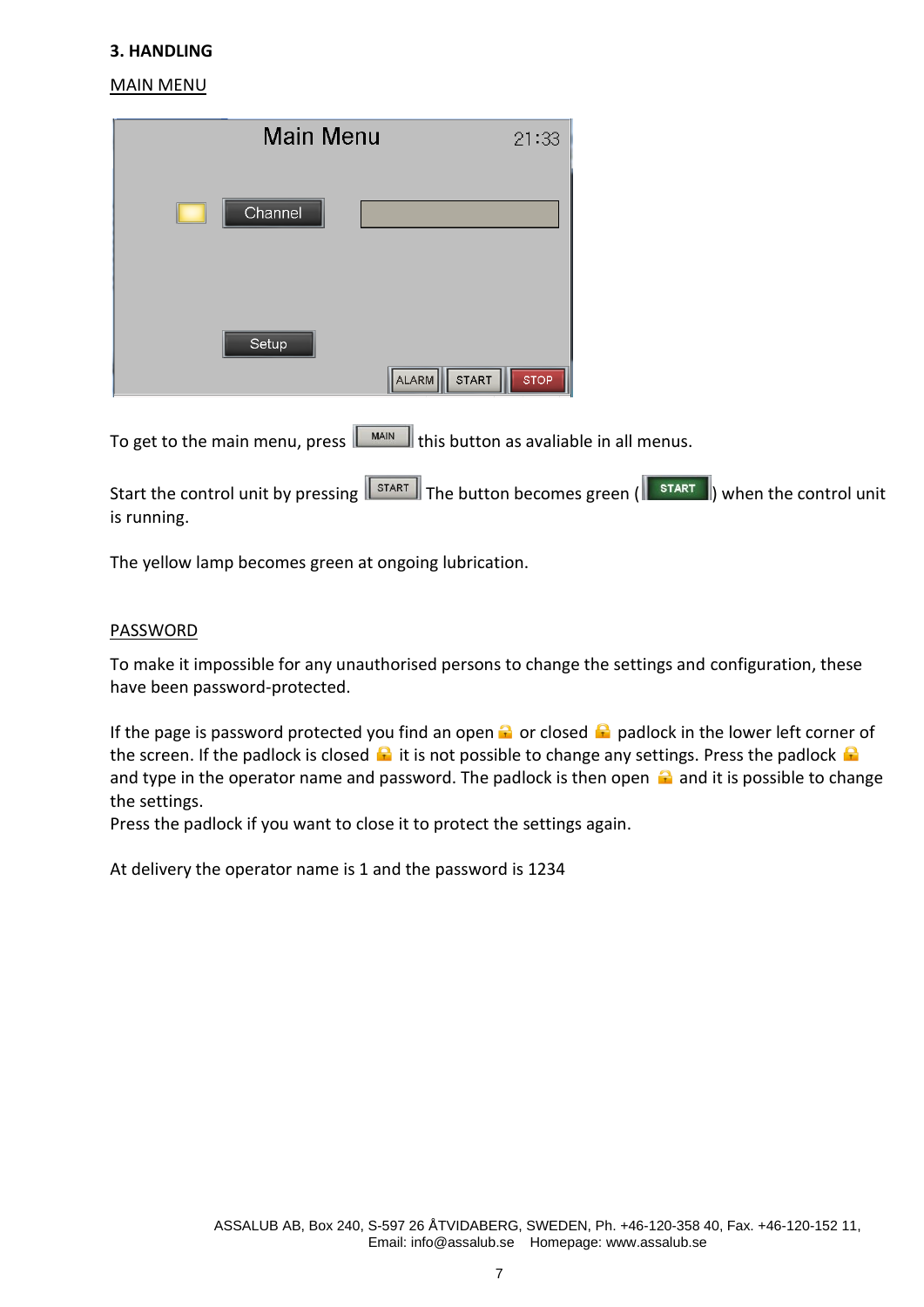# SUB MENUS

To reach the required sub menu press Channel or Setup



- 1. The name of the machine
- 2. Information text.

Show if the lubrication is machine stopped, if an extra lubrication is running, or if the control unit is in manual mode. Not running is shown if the control unit is stopped.

- 3. Lubrication status. Show pump time and pause time.
- 4. Pump indication Show green when the pump is running, if not, red.
- 5. Line indication Show green when line 1 is open, if not, red.
- 6. Line indication Show green when line 2 is open, if not, red.
- 7. Grease indication Show blue when there are grease left, red at low level.
- 8. Pressure Shows the pressure in line 1 and line 2
- 9. Set pressure Shows the acknowledgement pressure and maximum rest pressure.
- 10. Alarm indication

Shows that there are an active alarm.

- 11. Button for extra lubrication.
- 12. Button for manual lubrication.
- 13. Button for alarm list.
- 14. Button for settings.
- 15. Button for statistics.
- 16. Button for main menu.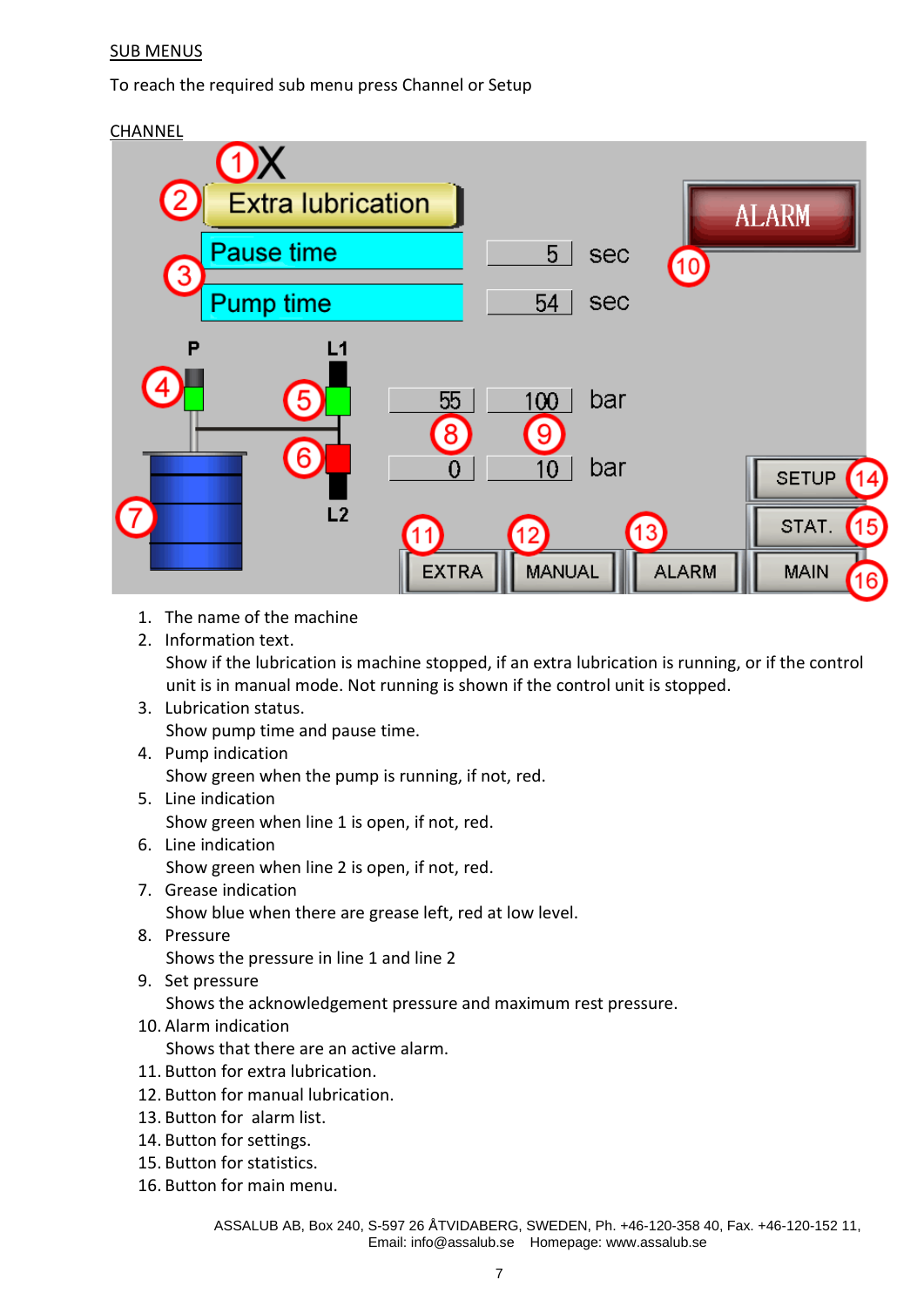|                                           | Setup                                 |
|-------------------------------------------|---------------------------------------|
| <b>Name</b>                               |                                       |
|                                           |                                       |
| <b>Funktion</b><br>NC<br><b>Interlock</b> |                                       |
| ∙                                         | <b>RETURN</b><br><b>ALARM</b><br>MAIN |

Set the lubricated machine's name

The function for machine stop can be changed between NO and NC contact.

#### SETTINGS

| Setup                          |    |                                       |
|--------------------------------|----|---------------------------------------|
| <b>Pump Time</b>               | {} | sec                                   |
| <b>Pause Time</b>              |    | min                                   |
| <b>Pressure</b>                |    | bar                                   |
| <b>Extra pressuring time</b>   |    | sec                                   |
| <b>Extra pause time</b>        |    | sec                                   |
| <b>Extra machine stop time</b> |    | sec                                   |
| <b>Max rest pressure</b>       |    | bar                                   |
|                                |    | <b>ALARM</b><br><b>RETURN</b><br>MAIN |

Set the **pump time**, **pause time** and **pressure**.

**Extra pressuring time** is the extra pressure operating period, must not be 0

**Extra pause time** is the time between pressurisations of both lines in the event of extra lubrication. **Extra machine stop time** is the time the lubrication remains after machine stop.

**Max rest pressure** is the maximum pressure in line 2 when the lubrication of line 1 start (or the maximum pressure in line 1 when the lubrication of line 2 start.)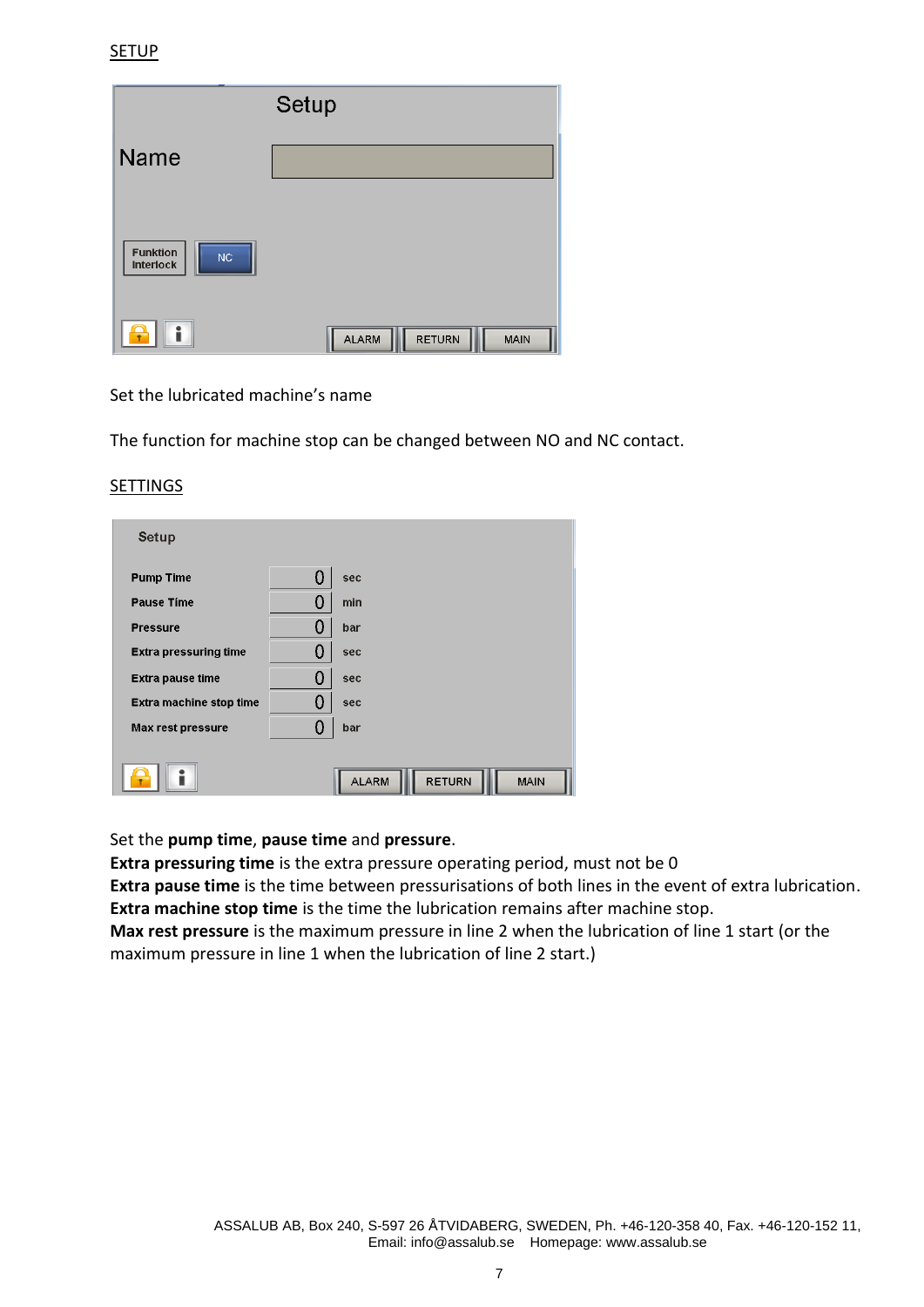# **STATISTICS**

| X                                                                                                     |                              |
|-------------------------------------------------------------------------------------------------------|------------------------------|
| <b>Number of lubrications</b><br>137<br><b>Total</b><br><b>Number of lubrications</b><br>62<br>Period |                              |
| <b>RESET</b>                                                                                          |                              |
|                                                                                                       |                              |
|                                                                                                       |                              |
|                                                                                                       | <b>RETURN</b><br><b>MAIN</b> |

The number of lubrications are displayed on this screen.

The top row displays the total number of lubrications since the central control unit has been in operation.

The lower row shows the number of lubrications since the last zeroing. To reset the number of  $\vert$  lubrications, press:  $\vert$ <sup>RESET</sup>

#### MANUAL OPERATION

Both of the lines can be pressurised manually on this screen to facilitate troubleshooting etc.



Start the manual operation by pressing  $\sqrt{\frac{START}{START}}$  that becomes green  $(\sqrt{\frac{START}{START}})$ .

Press the button  $\Box$  to pressurize the line., the button changes to  $\Box$ .

Press the button again to release the pressure.

The pump starts once a line has been pressurised. The pump stops when the set pressure has been reached and the pressure is maintained. If the pressure should drop the pump is started again.

Conclude manual operations by pressing  $\sqrt{\frac{1-\text{stop}}{n}}$ 

ASSALUB AB, Box 240, S-597 26 ÅTVIDABERG, SWEDEN, Ph. +46-120-358 40, Fax. +46-120-152 11, Email: info@assalub.se Homepage: www.assalub.se